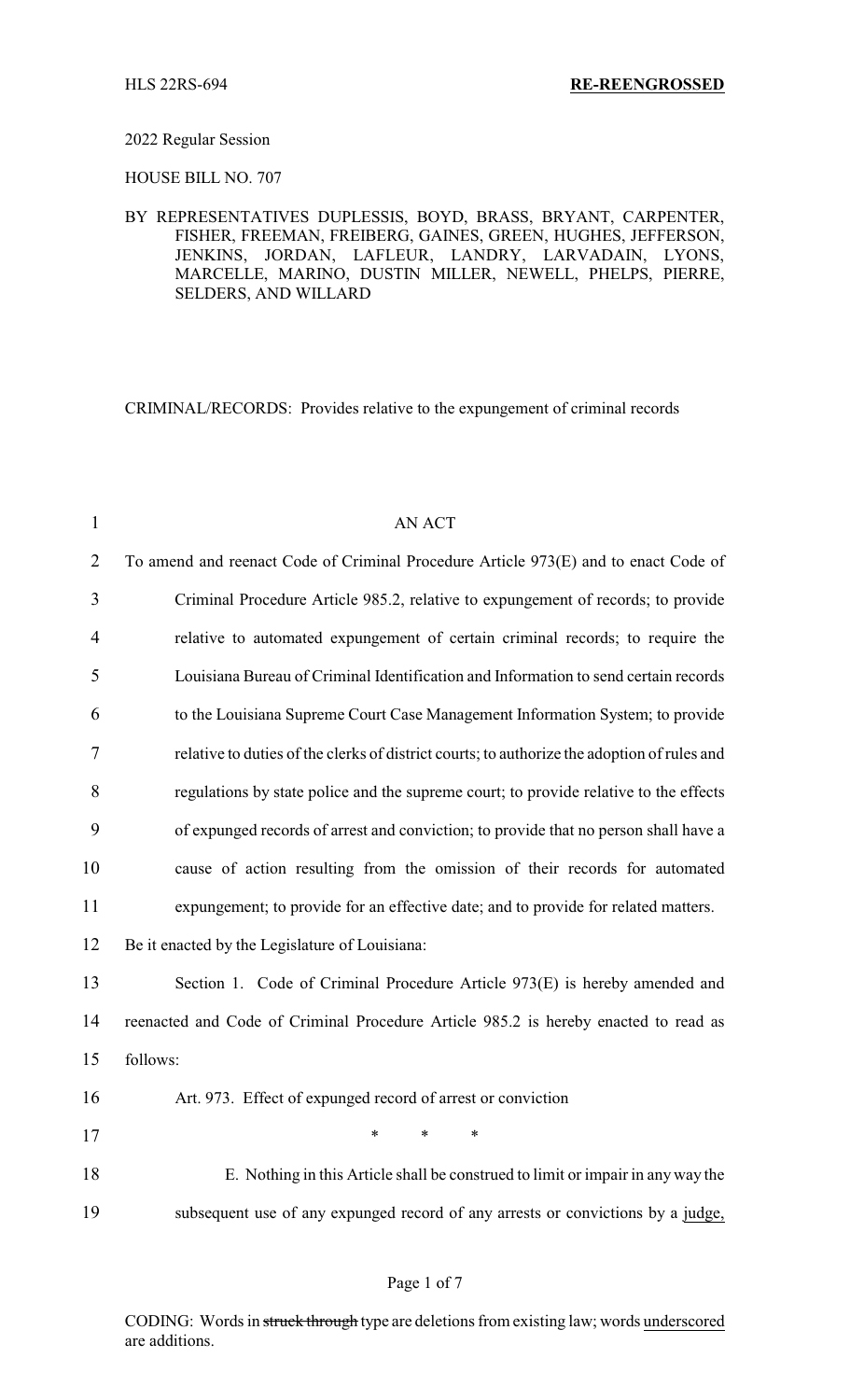| $\mathbf{1}$   | magistrate, commissioner, law enforcement agency, criminal justice agency, or            |
|----------------|------------------------------------------------------------------------------------------|
| $\overline{2}$ | prosecutor including its use as a predicate offense, for the purposes of the Habitual    |
| 3              | Offender Law, setting bail, sentencing, or as otherwise authorized by law.               |
| $\overline{4}$ | *<br>*<br>*                                                                              |
| 5              | Art. 985.2. Automated expungement of qualifying records                                  |
| 6              | A. The Louisiana Bureau of Criminal Identification and Information shall                 |
| 7              | identify within its criminal repository database all records with final dispositions for |
| 8              | individuals eligible for an expungement pursuant to the provisions of Articles 976,      |
| 9              | 977, and 978.                                                                            |
| 10             | B. Beginning August 1, 2024, and every thirty days thereafter, the Louisiana             |
| 11             | Bureau of Criminal Identification and Information shall send the records with final      |
| 12             | dispositions for individuals eligible for an expungement pursuant to the provisions      |
| 13             | of Articles 976, 977, and 978 to the Louisiana Supreme Court Case Management             |
| 14             | Information System.                                                                      |
| 15             | C. Within thirty days of receipt of records from the Louisiana Bureau of                 |
| 16             | Criminal Identification and Information, the Louisiana Supreme Court Case                |
| 17             | Management Information System shall send notice by United States mail or                 |
| 18             | electronically of all records identified pursuant to Paragraph A of this Article to be   |
| 19             | expunged by automation to the clerks of the district courts of Louisiana. The clerks     |
| 20             | of the district courts of Louisiana shall verify and identify such records as expunged   |
| 21             | by automation. If a clerk of a district court is unable to verify and identify any       |
| 22             | record identified for automatic expungement, the clerk shall notify the Louisiana        |
| 23             | Supreme Court Case Management Information System within thirty days of receipt           |
| 24             | of the notice required pursuant to the provisions of this Paragraph, who shall then      |
| 25             | notify the Louisiana Bureau of Criminal Identification and Information that the          |
| 26             | record is not expunged by automation.                                                    |
| 27             | D. The clerks of the district courts of Louisiana shall send notice by United            |
| 28             | States mail or electronically of all records expunged by automation to the district      |
| 29             | attorney of the parish of the person's conviction, the sheriff of the parish of the      |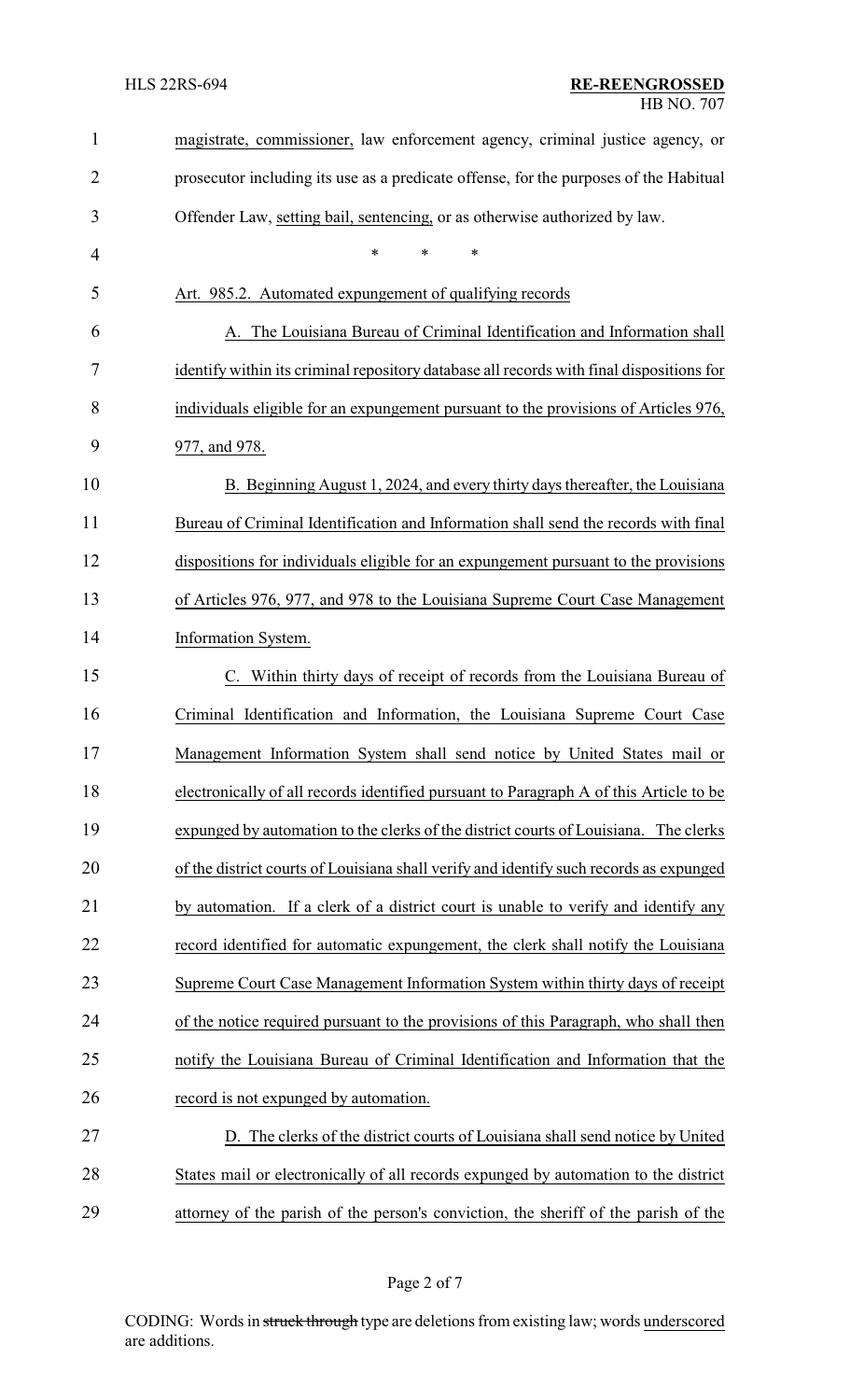| $\mathbf{1}$   | person's conviction, and the arresting agency. The district attorney, sheriff, and     |
|----------------|----------------------------------------------------------------------------------------|
| $\overline{2}$ | arresting agency shall acknowledge such records as expunged by automation              |
| 3              | according to Code of Criminal Procedure Article 973. The clerks of the district        |
| $\overline{4}$ | courts of Louisiana shall also send notice by United States mail or electronically of  |
| 5              | all records expunged by automation to the Louisiana Supreme Court Case                 |
| 6              | Management Information System, which shall mark the records as expunged by             |
| $\overline{7}$ | automation and send notice by United States mail or electronically of all records      |
| 8              | expunged by automation to the Louisiana Bureau of Criminal Identification and          |
| 9              | Information. The Louisiana Bureau of Criminal Identification and Information shall     |
| 10             | mark the records as expunged by automation. Nothing in this Paragraph shall be         |
| 11             | construed to require the arresting agency, booking agency, or the district attorney to |
| 12             | manually segregate or sequester upon acknowledging or identifying such records.        |
| 13             | E. The Department of Public Safety and Corrections, office of state police,            |
| 14             | is hereby authorized to adopt and promulgate rules and regulations in accordance       |
| 15             | with the Administrative Procedure Act to carry out the provisions of this Article for  |
| 16             | criminal records in districts courts of Louisiana which date back to January 1, 2000.  |

 F. Nothing in this Article shall prevent an otherwise eligible individual from obtaining an expungement pursuant to any provision in this Title. An individual eligible for an automated expungement under this Article shall not have a cause of action for any damages resulting from the omission of their records in the process 21 provided by this Article.

 Section 2. The legislature hereby recognizes the judicial power vested in the state supreme court pursuant to Article V, Section 1 of the Constitution of Louisiana and, accordingly, urges and requests the supreme court to adopt rules to carry out the provisions of this Act.

# Section 3. Notwithstanding any provision of law to the contrary, no later than June 30, 2024, the legislature shall appropriate funding necessary for the implementation of this Act to the Louisiana Commission on Law Enforcement for distribution to each sheriff in the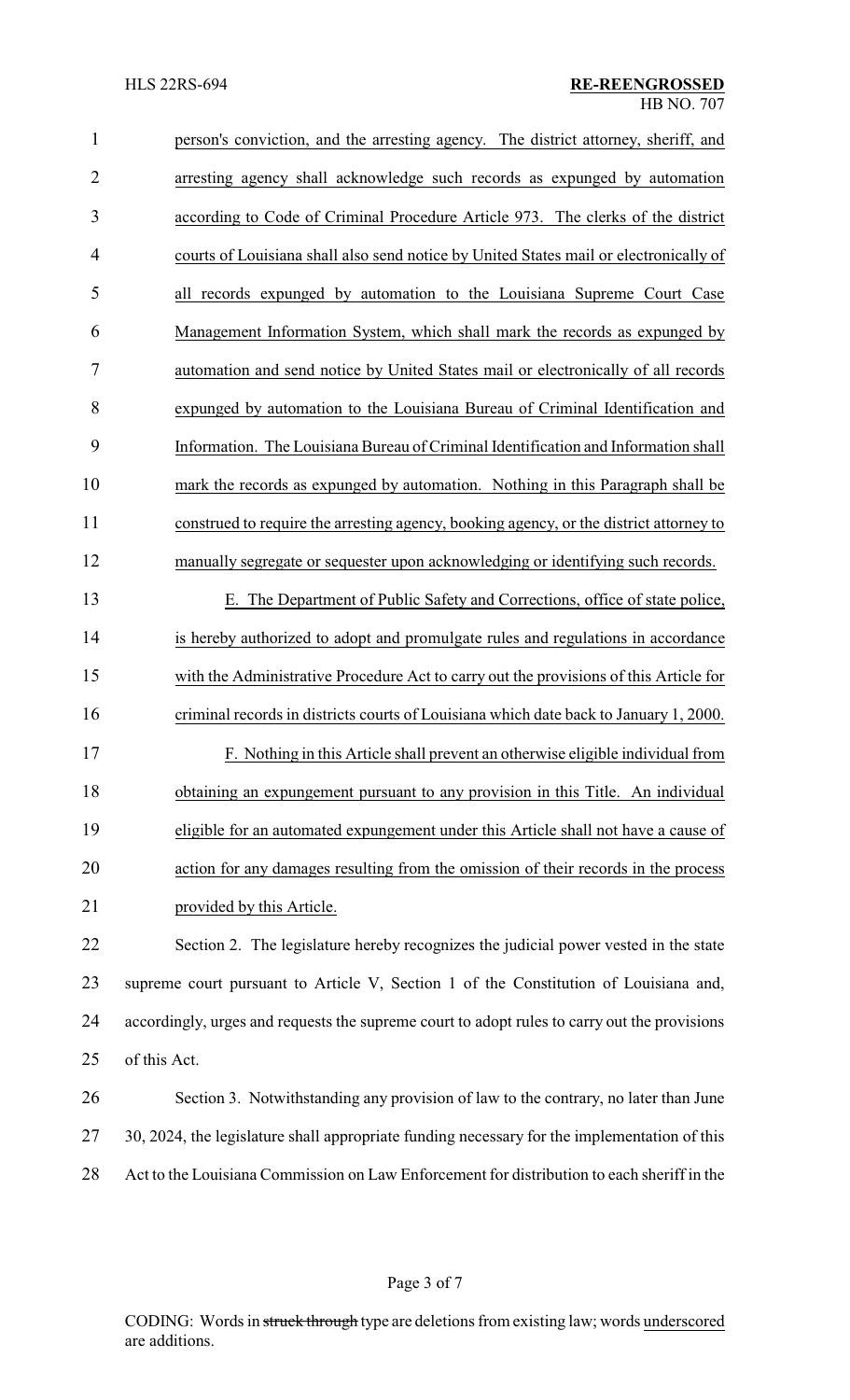- 1 state in proportion to the number of automatic expungements submitted to the sheriff by the
- 2 clerks of court pursuant to the provisions of this Act.
- 3 Section 4. The provisions of Sections 1, 2, and 3 of this Act shall become effective 4 if an Act or Acts of the Legislature of Louisiana originating in the 2022 Regular Session 5 containing specific appropriations of monies for the office of state police, the Louisiana 6 Supreme Court, and the Louisiana Clerks' Remote Access Authority for the implementation 7 of the provisions of this Act becomes effective. If such appropriations are made in a single 8 Act, Sections 1, 2, and 3 of this Act shall become effective when the Act that made the 9 appropriations becomes effective. If such appropriations are made in different Acts, 10 Sections 1, 2, and 3 of this Act shall become effective when the Act having the later 11 effective date becomes effective. 12 Section 5. The provisions of this Section and Section 4 of this Act shall become 13 effective upon signature of this Act by the governor or, if not signed by the governor, upon

14 expiration of the time for bills to become law without signature by the governor, as provided

15 by Article III, Section 18 of the Constitution of Louisiana. If this Act is vetoed by the

16 governor and subsequently approved by the legislature, the provisions of this Section and

17 Section 4 of this Act shall become effective on the day following such approval.

# DIGEST

The digest printed below was prepared by House Legislative Services. It constitutes no part of the legislative instrument. The keyword, one-liner, abstract, and digest do not constitute part of the law or proof or indicia of legislative intent. [R.S. 1:13(B) and 24:177(E)]

HB 707 Re-Reengrossed 2022 Regular Session Duplessis

**Abstract:** Provides for automated expungement of certain qualifying criminal records.

Present law provides for the expungement of records of arrest and misdemeanor and felony convictions in certain circumstances.

Proposed law provides for automated expungement of qualifying records. Requires the La. Bureau of Criminal Identification and Information (bureau) to identify within its criminal repository database all records with final dispositions for individuals eligible for an expungement pursuant to the provisions of present law (C.Cr.P. Arts. 976, 977, and 978).

Proposed law provides that on Aug. 1, 2024, and every 30 days thereafter, the bureau shall send the records with final dispositions for individuals eligible for an expungement pursuant to present law to the La. Supreme Court Case Management Information System.

#### Page 4 of 7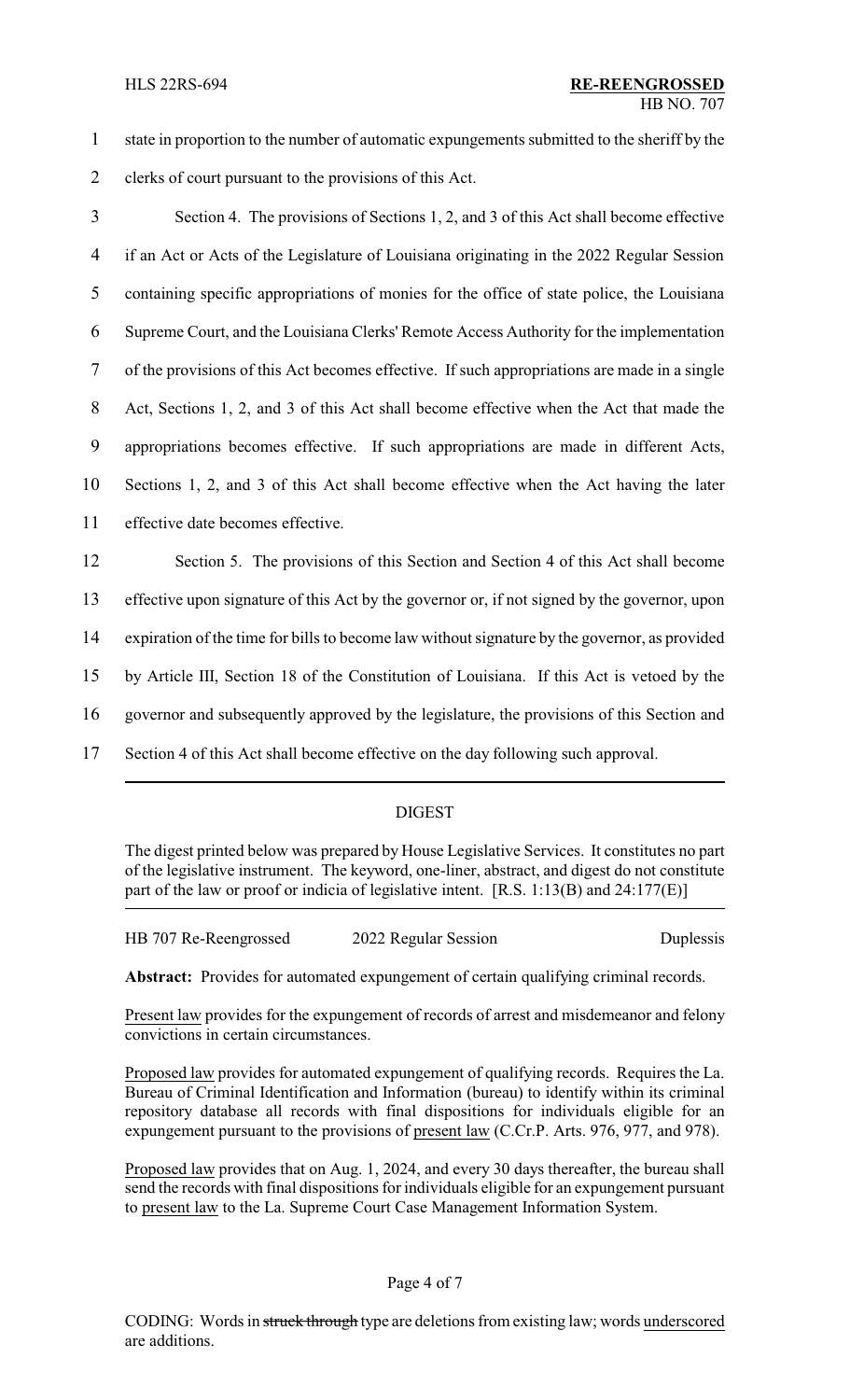Proposed law requires the La. Supreme Court Case Management Information System, within 30 days of receipt of records from the bureau, to send notice by U.S. mail or electronically of all records expunged by automation to the clerks of the district courts. Requires the clerks to verify and identify such records as expunged by automation. Further provides that if a clerk is unable to verify and identify any record identified for automatic expungement pursuant to proposed law, the clerk must notify the La. Supreme Court Case Management Information System within 30 days of receipt of the original notice pursuant to proposed law. Further requires the Supreme Court to notify the La. Bureau of Criminal Identification and Information that the record has not been expunged by automation.

Proposed law requires the clerks of the district courts to send notice by U.S. mail or electronically of all records expunged by automation to the district attorney of the parish of the person's conviction, the sheriff of the parish of the person's conviction, and the arresting agency. Requires the district attorney, sheriff, and arresting agency to acknowledge that such records have been expunged by automation pursuant to present law (C.Cr.P. Art. 973). Further requires the clerks of the district courts to send notice by U.S. mail or electronically of all records expunged by automation to the La. Supreme Court Case Management Information System, which shall mark the records as expunged and notify the bureau by U.S. mail or electronically of all such expunged records. Requires the bureau to mark such records as expunged by automation.

Provides that proposed law shall not be construed to require the arresting agency, booking agency, or the district attorney to manually segregate or sequester upon acknowledging or identifying such records.

Proposed law authorizes the office of state police to adopt and promulgate rules and regulations to carry out the provisions of proposed law for criminal records in district courts which date back to Jan. 1, 2000. Further urges and requests the supreme court to adopt rules to carry out the provisions of proposed law.

Present law (C.Cr.P. Art. 973(E)) provides that present law shall not be construed to limit or impair in any way the subsequent use of any expunged record of any arrests or convictions by a law enforcement agency, criminal justice agency, or prosecutor including its use as a predicate offense, for the purpose of the Habitual Offender Law, or as otherwise authorized by law.

Proposed law amends present law to include that the effect of an expunged record shall not be construed to limit or impair the subsequent use of any expunged record of any arrests or convictions by a judge, magistrate, or commissioner for the purpose of setting bail or sentencing.

Require the legislature, no later than June 30, 2024, to appropriate funding necessary for the implementation of proposed lawto the La. Commission on Law Enforcement for distribution to each sheriff in the state in proportion to the number of automatic expungements submitted to the sheriff by the clerks of court pursuant to proposed law.

Effective if an Act or Acts that originated in the 2022 R.S. of the Legislature make specific appropriations to the office of state police, the La. Supreme Court, and the La. Clerks' Remote Access Authority for the implementation of proposed law. If such appropriations are contained in a single Act, proposed law becomes effective when the Act that made the appropriations becomes effective. If such appropriations are made in different Acts, proposed law becomes effective when the Act having the later effective date becomes effective.

(Amends C.Cr.P. Art. 973(E); Adds C.Cr.P. Art. 985.2)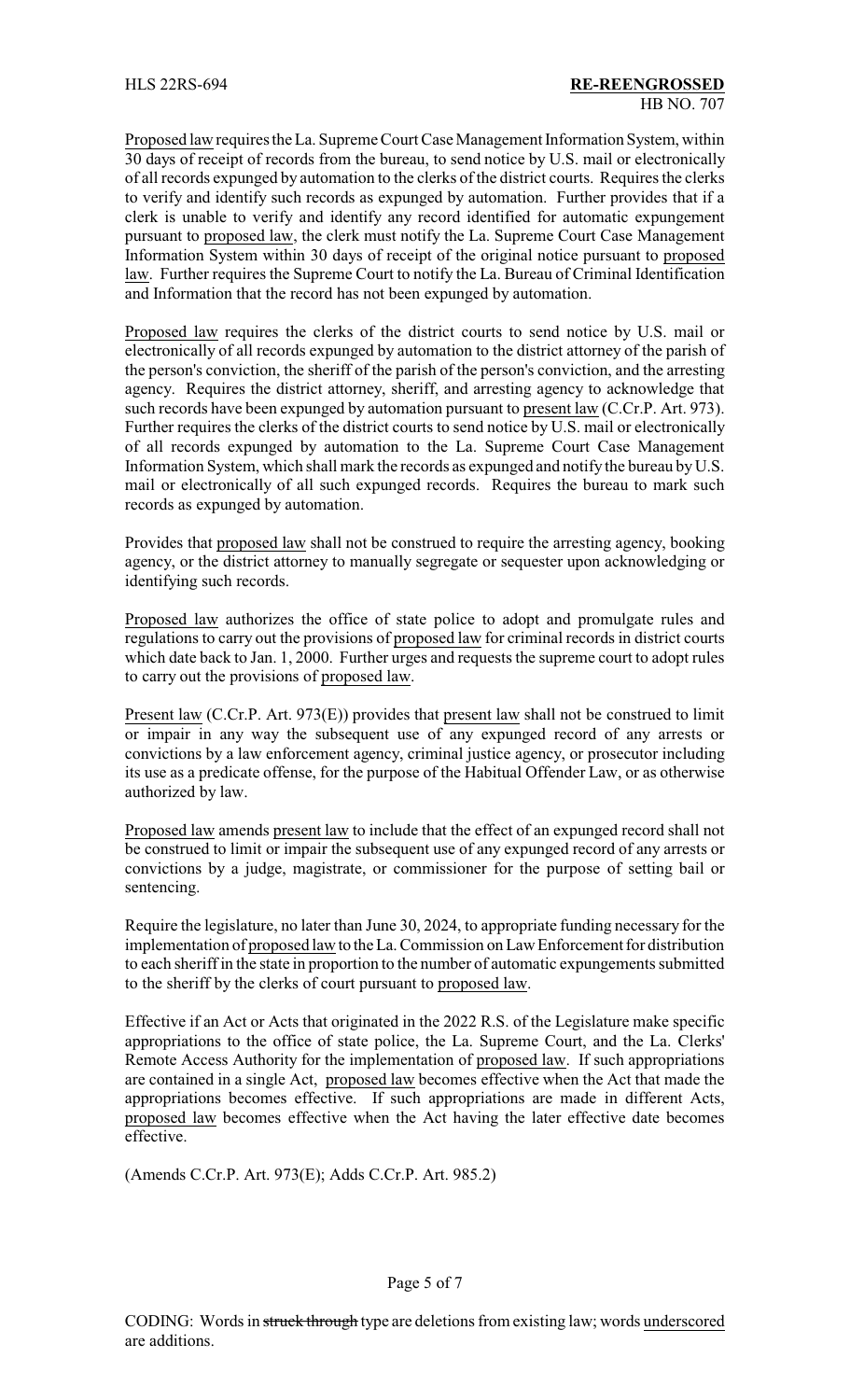# Summary of Amendments Adopted by House

- The Committee Amendments Proposed by House Committee on Administration of Criminal Justice to the original bill:
- 1. Require the La. Supreme Court Case Management Information System to send notice by U.S. mail or electronically of all records identified pursuant to proposed law to be expunged to the clerks of the district courts.
- 2. Remove the requirement for the bureau to identify records as expunged by automation and require the clerks of the district courts to verify and identify such records.
- 3. Require the clerks of the district courts to also send notice by U.S. mail or electronically of all records expunged by automation to the La. Supreme Court Case Management and Information System and the bureau.
- 4. Require the La. Supreme Court Case Management and Information System and the bureau to identify records as expunged by automation.

The Committee Amendments Proposed by House Committee on Appropriations to the engrossed bill:

- 1. Add provision requiring a clerk to take certain action when unable to verify and identify a record identified for automatic expungement.
- 2. Remove requirement that the district attorney identify records as expunged by automation.
- 3. Add requirement that the district attorney acknowledge records as expunged by automation.
- 4. Make technical changes.
- 5. Add provision urging and requesting the La. Supreme Court to adopt rules to carry out the provisions of proposed law.
- 6. Add provision making proposed law effective if and when an Act or Acts originating in the 2022 Regular Session of the legislature making specific appropriations to the office of state police and the La. Supreme Court for the implementation of proposed law becomes effective.

The House Floor Amendments to the reengrossed bill:

- 1. Require the legislature to appropriate funding necessary for the implementation of proposed law to the La. Commission on Law Enforcement for distribution to each sheriff in the state in proportion to the number of automatic expungements submitted to the sheriff by the clerks of court.
- 2. Provide that proposed law becomes effective if an Act or Acts of the Legislature originating in the 2022 R.S. contains an appropriation for the La. Clerks' Remote Access Authority.
- 3. Remove proposed law which required the sheriff and arresting agency to identify the records as expunged by automation.
- 4. Require the district attorney, sheriff, and arresting agencyto acknowledge certain records as expunged by automation.